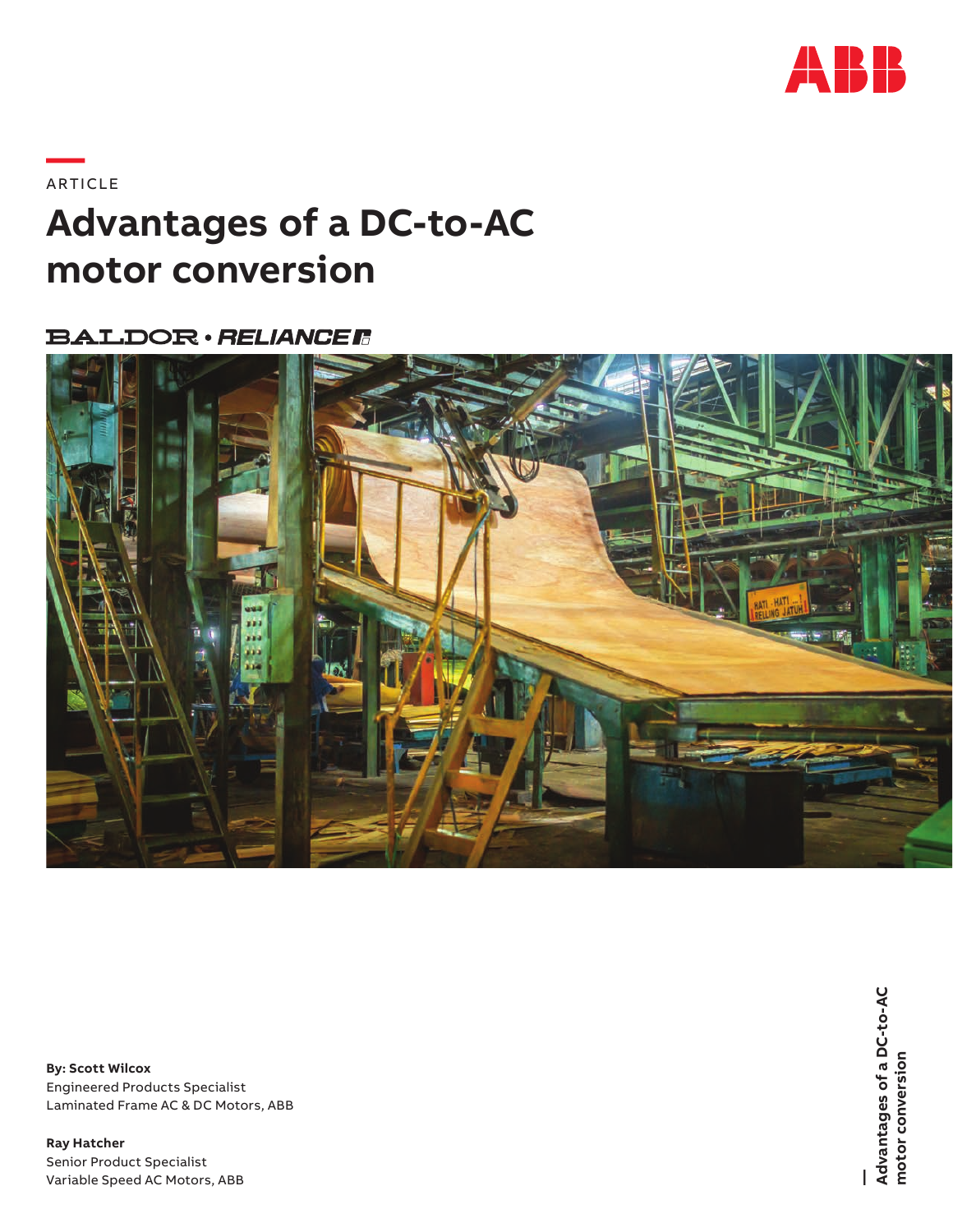# **— Selection** According to customer's needs

In today's market, we encounter numerous requests for DC (direct current) motor replacements. In many cases, the buyer is simply looking for a direct DC replacement to get them up and running again; while other times, they want to select a long-term solution that achieves a high level of performance for a variable speed application while reducing maintenance costs and equipment downtime.

The first consideration is the customer's needs. They may already have the infrastructure and components, including spare parts, to continue the use of a DC motor. Ease of replacement may be a concern, as shaft height, motor position and difficulty accessing the area to remove or install a motor may make a complete replacement unfeasible. Time and cost of a conversion may be the limiting factor as well, if it is critical to have the application running again as soon as possible. However, if the request is for a new application, or if they have an opportunity for scheduled downtime, the customer may want to consider a DC-to-AC (alternating current) motor conversion for the application.



Baldor-Reliance RPM AC motor

#### **As a general guideline, ABB's Baldor-Reliance® motors have the following DC capabilities:**

- Small DC motors from 1 5 Hp are available from 12 - 250v DC depending on winding type, speed and Hp
- Medium DC motors from 1-500 Hp are available from 115 - 500v DC depending on speed and Hp

Baldor-Reliance DC motors have a maximum rating of 500 Hp (375 kW) @ 1,150 RPM (or greater nominal RPMs) with open (DPG-FV, or drip proof guarded force ventilated) enclosures.

#### **If decreased speeds are required, Baldor-Reliance DC motors are available with the following ratings:**

- 850 RPM, max rating 370 Hp (275 kW)
- 650 RPM, max rating 300 Hp (210 kW)
- 500 RPM, max rating 220 Hp (165 kW)
- 300 RPM, max rating 130 Hp (96 kW)
- 250 RPM, max rating 110 Hp (82 kW)
- 150 RPM, max rating 50 Hp (37 kW)

We recommend that any rating that falls outside of these parameters be converted to an AC design.

Enclosures available for AC motors include:

TENV = Totally enclosed non-ventilated TEFC = Totally enclosed fan cooled TEBC = Totally enclosed blower cooled DPG = Drip proof guarded DPG-FV = Drip proof guarded force ventilated SPG = Splash proof guarded SPG-FV = Splash proof guarded force ventilated TEAO = Totally enclosed air over PIPO = Pipe in pipe out TESV = Totally enclosed separate vent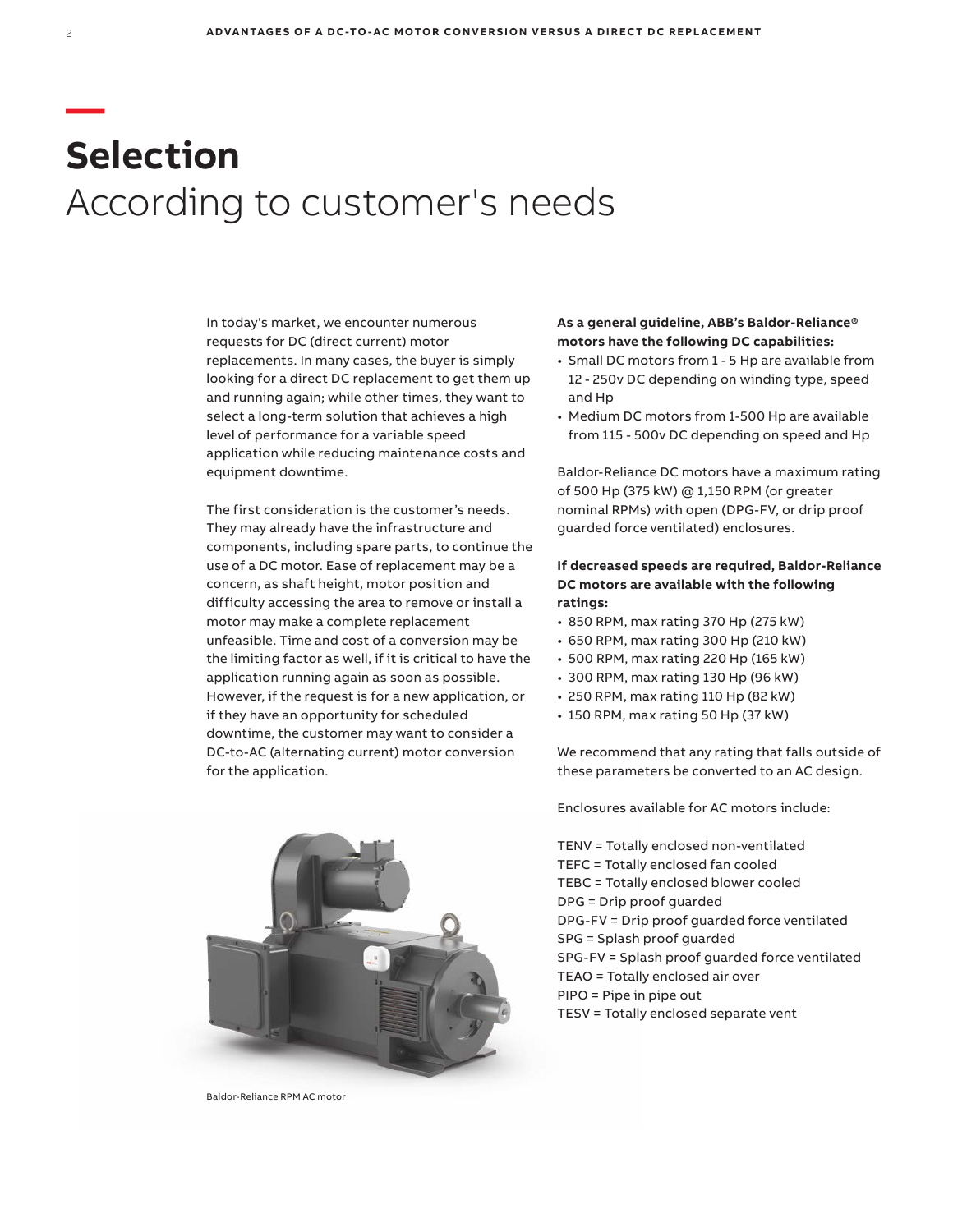## **Advantages of AC motors over DC motors**

**—**

AC motors offer many advantages over DC motors, including reduced maintenance, reduced operating costs and continuous operation at zero speed.

The primary advantage of an AC motor over a DC motor is the difference in the motor's maintenance requirements. Both AC motors and DC motors require periodic regreasing of the motor bearings; however, a DC motor has the additional maintenance requirement of periodically replacing the carbon brushes and cleaning and refinishing the commutator.

The next advantage of an AC motor over a DC motor is operating costs. In addition to the increased maintenance costs of a DC motor over an AC motor, a DC motor drive will have increased power costs due to poor power factor when compared to an AC motor drive. While a DC drive will have a power factor inversely proportional to the speed (meaning a reduction of speed results in a poorer power factor), an AC variable frequency

drive will have a high power factor at all speeds.

The final advantage of an AC motor over a DC motor is continuous operation at zero speed. Both AC and DC motors are capable of producing full torque at zero speed. The AC motor, with proper design, can produce full torque continuously at zero speed; however, the DC motor cannot produce full torque continuously at zero speed. This limitation is because continuous operation at zero speed will result in unbalanced heating of the DC motor commutator which will damage the commutator.

The below scenario compares a 500 Hp DC motor replaced with a 500 Hp RPM AC motor and variable frequency drive. Standard assumptions made were \$75/hr. labor costs and \$1,000/hr. production loss during down time. These numbers are based on a five-day week, eight hours per day. The costs are recovered in the first year.

#### **DC to AC conversion cost comparison**

The cost of the AC conversion is recovered in the first four months

| 805                 | 500                    | 1,150            | 500 (373)               | DC     |
|---------------------|------------------------|------------------|-------------------------|--------|
| 590                 | 460                    | 1,150            | 500 (373)               | АC     |
| <b>Annual hours</b> | Annual                 | <b>Annual kW</b> | Annual kW usage         |        |
| downtime            | maintenance cost       | cost             | 8 hrs./day, 5 days/week |        |
| 56                  | \$991.28               | \$1,610.00       | 16,100                  | DC     |
| $\mathbf{1}$        | \$20.00                | \$1,596.37       | 15,964                  | АC     |
| <b>Total annual</b> | <b>Total equipment</b> | <b>New drive</b> | <b>New motor</b>        |        |
| costs               | costs                  | cost             | purchase cost           |        |
| \$6,801.28          | \$79,900.00            | Existing         | \$79,900.00             | DC     |
| \$1,691.37          | \$98,210.00            | \$42,000.00      | \$56,210.00             | АC     |
|                     |                        |                  |                         |        |
|                     |                        |                  |                         | DC     |
|                     |                        |                  |                         | АC     |
|                     | Amps                   | Voltage          | <b>RPM</b>              | Hp(kW) |